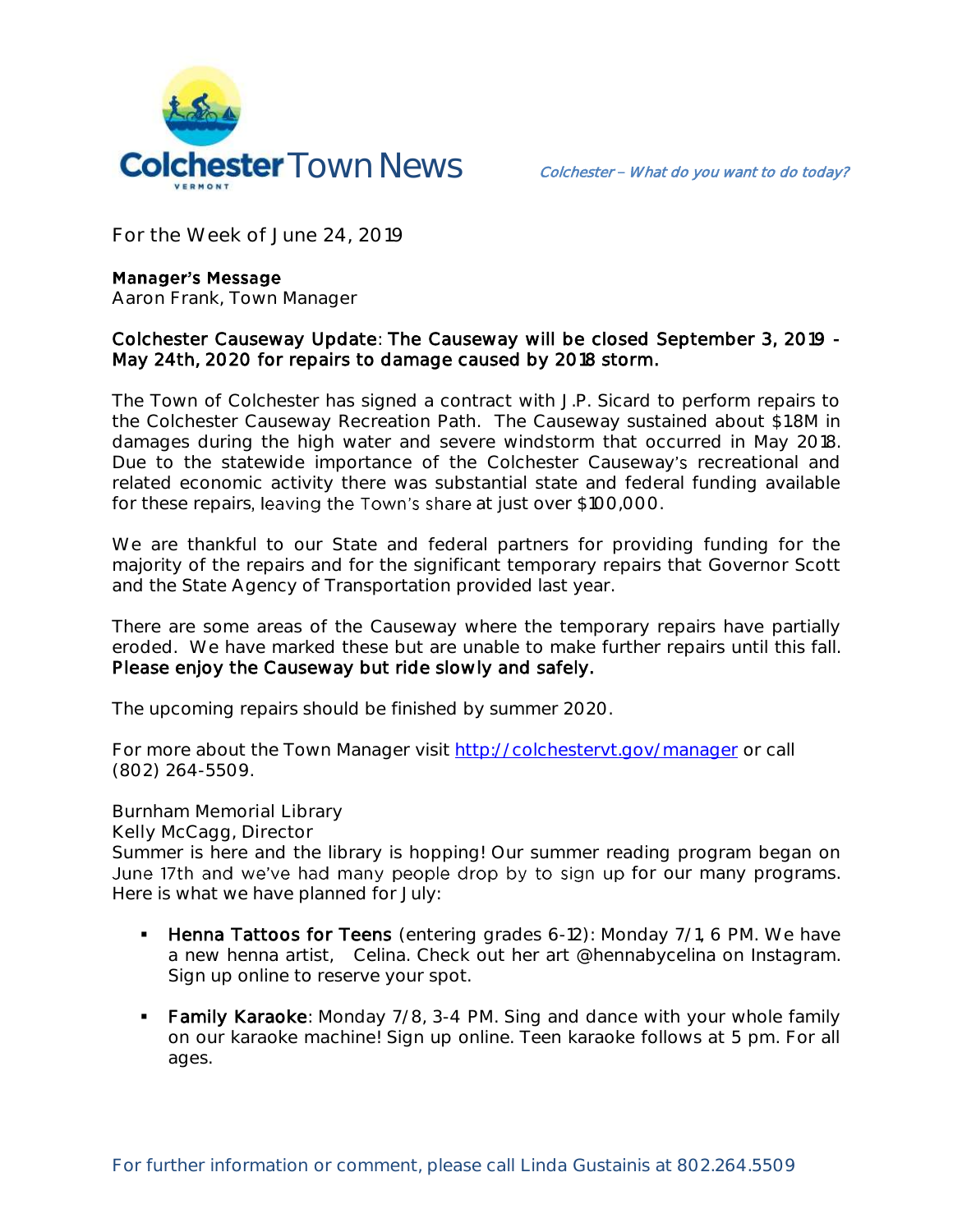

- Modern Times Theatre The Perils of Mr. Punch: Tuesday 7/9, 2 pm. "The Perils of Mr. Punch" follows the troubles and travails of puppetry's favorite loudmouths, Punch and Judy. In the latest episode, Mr. Punch attempts to be the first puppet to go to space. For all ages. Sign up online.
- Galaxy Paint-a-Long Galaxy Fire Unicorn: Monday 7/15, 6 PM. Begin or continue your painting journey and become a galaxy artist! Thanks to the Art Sherpa we're painting-a-long some awesome galaxy designs. Photos of samples are on our website. Teens 14 & up and their adults. Sign up on our website to reserve your supplies.
- Crankie Shows with Augusta "Rose" Diamond: Tuesday 7/16, 4 PM. Crankies are illustrated songs or stories on long rolls of paper or cloth set in motion by a box with crank handles. Songs/stories include: "Chip and Glasses" from The Hobbit by J. R. R. Tolkien, "The Leatherwing Bat," an American folk song, "The Tale of Tam Linn," a Scottish Fairy Story and "Old Texas," an American Cowboy song. Fun for the whole family. Sign up online.
- VINS StarLab Planetarium: Wednesday 7/17, 2 & 3 PM for ages 7-12. Take a tour of the night sky with a lesson in VINS' new StarLab Planetarium, a portable planetarium. Space is extremely limited so please sign up online. Planetarium space is reserved for children only.
- **Burnham Summer Concert Series Root 7: Friday 7/19, 7 PM. Root 7 is a local** group that performs a mix of rock, country, and popular music acapella. Sign up on our website.
- **Summer Encore Theatre Presents:** The Sun, the Moon and the Stars: Tuesday 7/23. Workshop at 3:30 PM; performance at 4:30 PM. The workshop in creative dramatics will prepare the children for their parts in the play based on the Navajo myth of the origin of the sun, moon, and stars, and will include student-written music. For all ages. Sign up online.

Sign up for our e-newsletter to get all the latest library news in your inbox. We'll send monthly updates: https://colchestervt.gov/718/Our-eNewsletter

For more about Burnham Library events visit<http://colchestervt.gov/library> or call (802) 264-5660.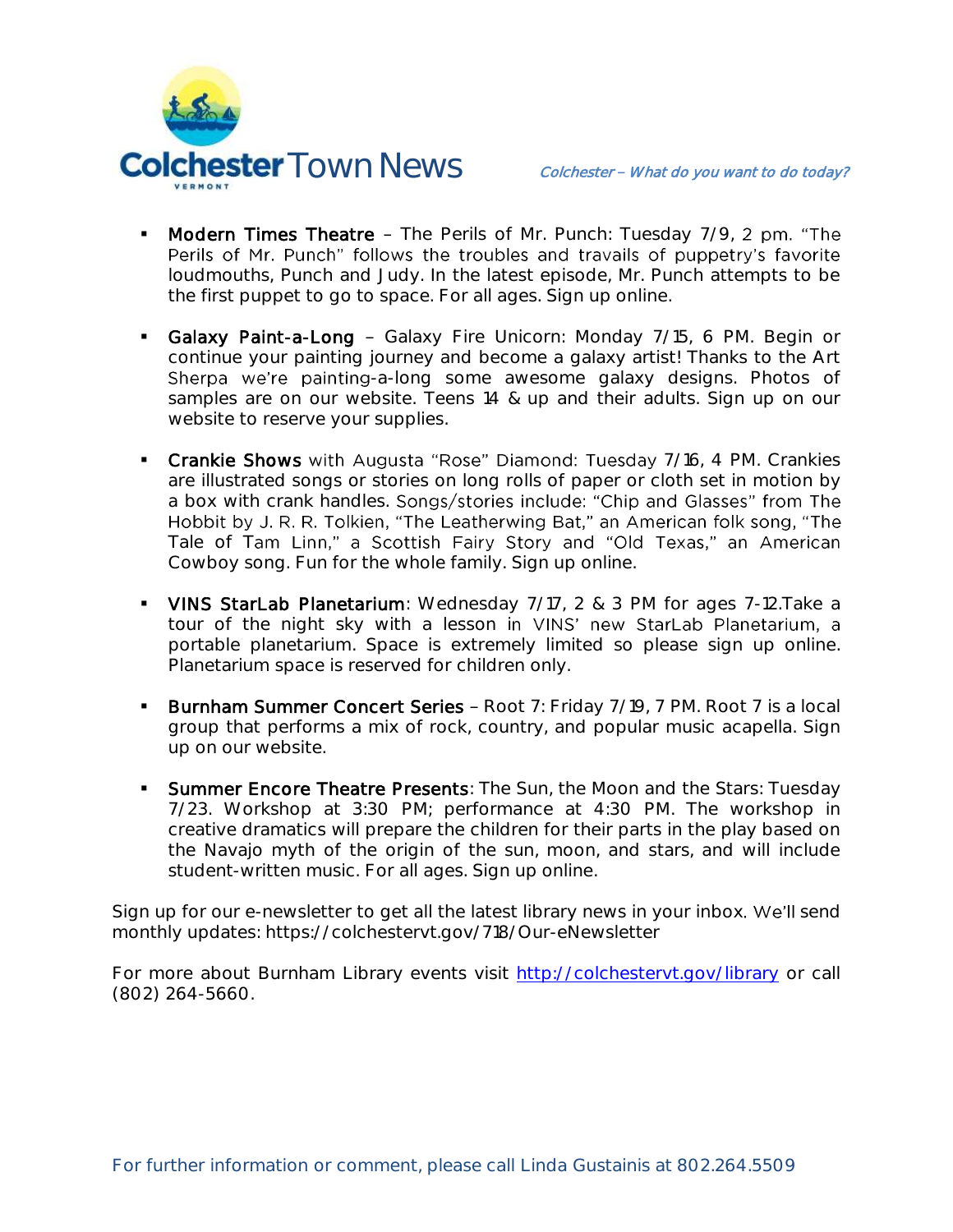

**Parks and Recreation Department Glen Cuttitta, Director**

- Summer Camps begin the week of June 24 and the parks will be buzzing with activity! If you are traveling in the Bayside area, please be aware that campers will be traveling in the area between the school buildings and the park all week long, and that the Lakeshore/Blakely Road intersection will be busy with campers, visitors, and residents crossing the street to visit Bayside Beach.
- The Bayside Inflatable Water Park has been installed, but opening might be delayed - follow us on social media for updates on exact opening times. While the Water Park is closed, signs will be posted on the structure: it is for everyone's safety to stay off of the inflatables when they are closed, partially deflated, and when lifeguards are not duty.
- Bayside Paddle Sports opens June 22, 10:00 AM 8:00 PM seven days a week! Come down to Bayside Beach and rent a stand-up paddleboard, kayak, or pedal boat!
- Walk With Ease (Ages 55+): Mon/Wed/Fri,  $7/8$  8/16, 10:00 11:00AM at Colchester High School. This program is developed by the Arthritis Foundation to help older adults and those with chronic pain to discover relief through exercise. This class is open to all, and even those without chronic pain will find benefits! A low-impact walking course that encourages stretching, walking, and socialization for all levels.
- " "You've Been Flamingoed!" Surprise your friends, family, or neighbors with a flock of 25, 50, or 75 flamingoes and let the hilarity ensue! Proceeds support the Colchester Parks & Recreation Cathy Neary Scholarship Fund. Learn more at: http://colchestervt.gov/796/Youve-Been-Flamingoed

For more about Parks & Rec visit [http://colchestervt.gov/recreation](http://colchestervt.gov/Recreation/parksNRec.shtml) or call (802) 264-5640.

**Upcoming Town Meetings:** 

- **Planning Commission:** 1st & 3rd Tuesdays of the month, 7:00 PM. July meetings: 7/2 & 7/16. *Save the Date!* At the July 2nd meeting the Planning Commission will have guest speakers to address septic systems and the regulations governing them. *At Colchester High School.* Visit http://tinyurl.com/ColchesterMBI for up to date info on Wastewater Solutions for the Malletts Bay area.
- **Development Review Board:** 2<sup>nd</sup> Wednesday of the month, 7:00 PM. July meeting: 7/10
- **Recreation Advisory Board:** 2<sup>nd</sup> Wednesday of the month, 7:00 AM. *Champlain Room, 2nd floor.* July meeting: 7/10